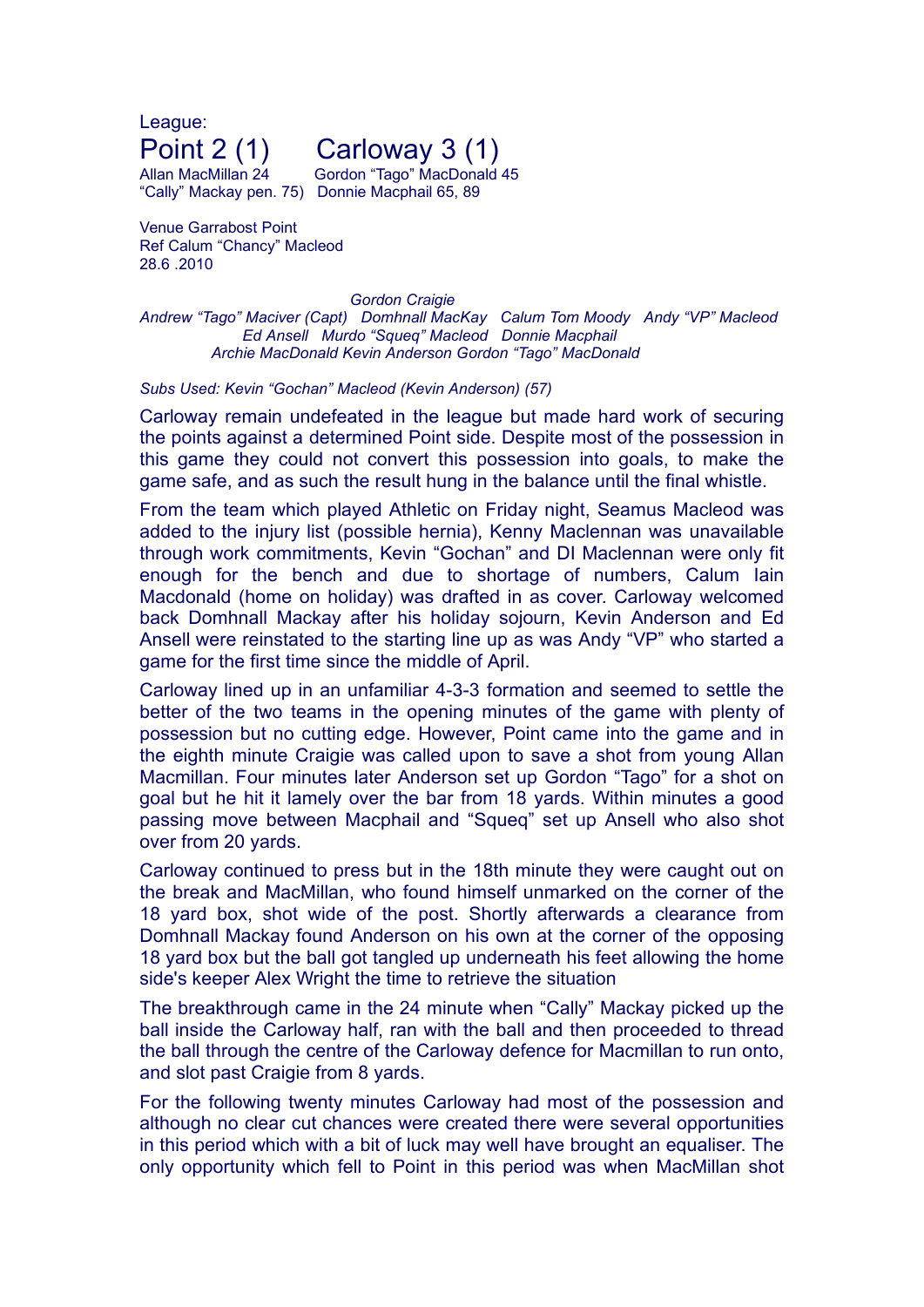over the bar from distance in the thirty ninth minute. From the resultant kick out Carloway were awarded a corner and Gordon Tago's well taken corner kick was met by Moody, who rose majestically, connected perfectly with the ball but headed just wide of the post when it seemed easier to score.

However, the equaliser finally did come in the 45th minute when Calum Tom Moody, just inside his own half, controlled the ball on his chest played a classical diagonal defence splitting pass for Gordon "Tago" (who appeared to be in a suspiciously offside position) to run onto and drill home into the left hand corner of the net with some aplomb.

From the kick off Point went on the attack and depending on who you support, a MacMillan header from six yards out was either saved brilliantly by Craigie, or was a glaring miss by the youngster.

(HT1-1)

The first fifteen minutes of the second half continued in the same vein as the first with no real clear cut chances being created by either side. In the 60th minute Carloway took the lead when a cross from Andrew Tago, marauding down the right hand side, evaded the two Point central defenders and found his cousin, Gordon Tago, unmarked at the far post. Although the ball came to him at speed MacDonald controlled it on the volley, kept it down, and unselfishly played it back to Donnie Macphail positioned just inside the corner of the 18 yard box, who connected sweetly and lashed the ball with power into the right hand corner of the net. Shortly afterwards Murdo "Squeq" found himself unmarked in the Point box with the goal at his mercy but somehow he managed to shoot wide of the mark.

When it appeared that Carloway were beginning to take control of the game, in the seventy fourth minute, Point were awarded a free kick 30 yards from goal as a result of what appeared to be an innocuous challenge by Domhnall Mackay on a Point forward. Cally Mackay stepped up, drove the free kick against Ed Ansell (positioned on the edge of the defensive wall just outside the 18 yard box) and referee Macleod, controversially, adjudged that Ansell had not only handled deliberately but was inside the box when the ball hit him. As a result Ansell was harshly shown a straight red card and Point were awarded a penalty. Despite the Carloway protests, as in all such cases the referee refused to change his mind. "Cally" Mackay then stepped up to take the penalty. However, Craigie guessed correctly, dived to his right, making a brilliant stop in the process but unfortunately no one in Carloway team reacted quickly enough to the Craigie save and Mackay slotted home the rebound.

The Ansell sending off resulted in a tactical change with Moody pressed into attack in an attempt to win the game and it almost reaped dividends in the eighty fourth minute when from a Kevin "Gochan" cross, Moody headed against the bar. Two minutes later from a Macphail free kick Andrew Tago stooped low but somehow managed to head the ball over the bar.

In the eighty ninth minute Carloway's late pressure brought its rewards. Carloway were awarded a free kick 12 yards from the half way line in their own half. Andrew Tago, (whether by accident or design) drove the ball waist high towards Donnie Macphail, who was standing with his back to goal, just